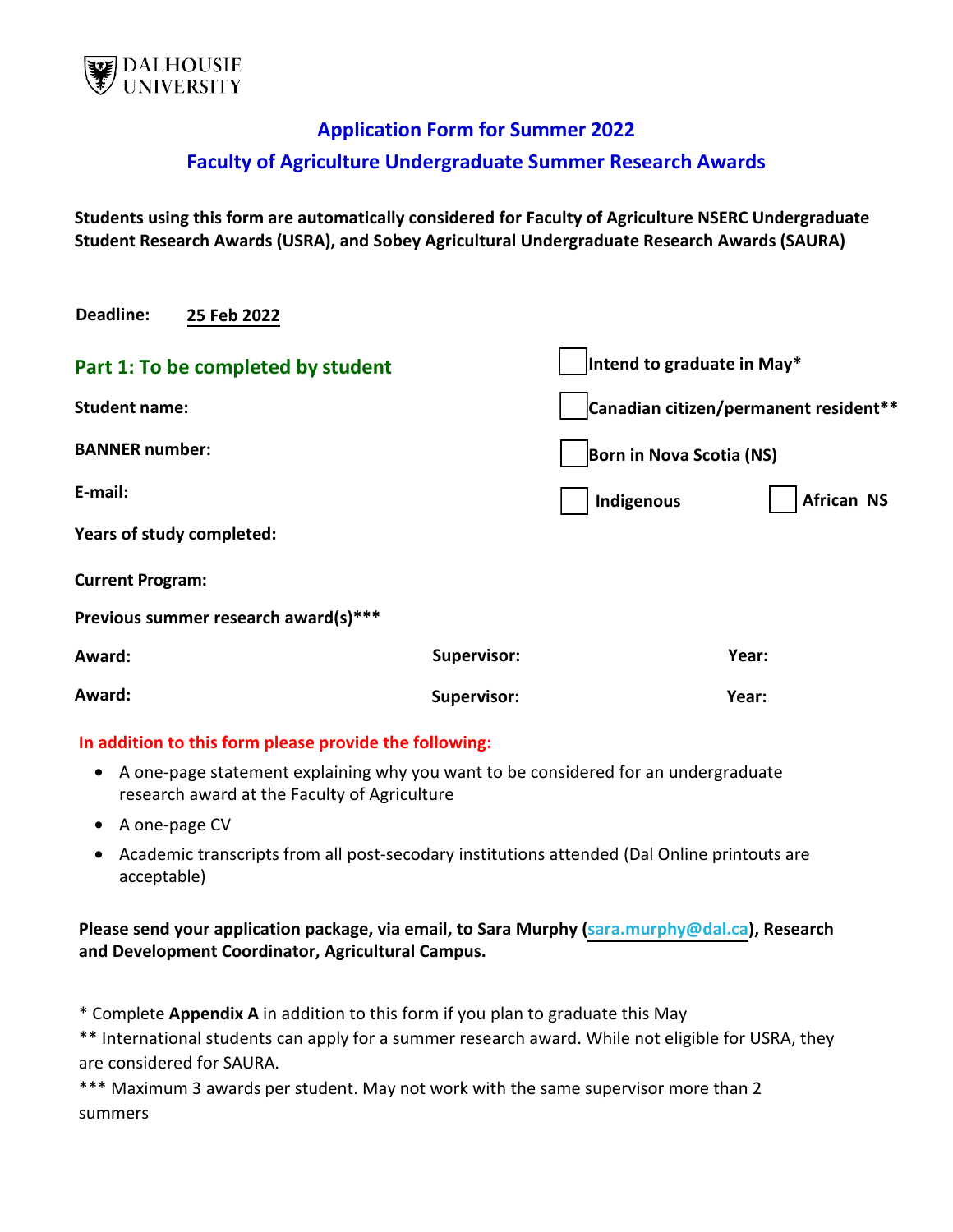

## **Part 2: To be completed by potential summer research supervisor**

Complete the following if you want to have the above student work under your supervision, should they receive a summer 2022 research award. You may supervise a maximum of two undergraduate research award recipients.

**For USRA, supervisors are required to supplement the amount of the award by at least 25% of its value.** 

**For SAURA, supervisors will provide additional funding to bring the student salary to the recommended pay rate for students in the Faculty of Agriculture.** 

#### **Supervisor name: Department:**

- 1. Context in which you know the student:
- 2. Project funding (supervisor contribution to student stipend and research costs)

| <b>NSERC</b> funding | Yes | $\overline{\phantom{a}}$ No | NSERC grant type: |
|----------------------|-----|-----------------------------|-------------------|
|                      |     | المتما ا                    |                   |

SSHRC Insight funding  $Yes | No |$ 

Other research funding (specify granting agency):

#### 3. **Proposed summer project (to be completed by prospective supervisor)**

Project title:

Project description (1000 characters max; enter below)

| The research project will focus mostly on (choose maximum 2): |                                                                                              |  |  |  |  |
|---------------------------------------------------------------|----------------------------------------------------------------------------------------------|--|--|--|--|
| Food security $\Box$ Sustainable ocean $\Box$                 | Culture, society, community development $\ \  $                                              |  |  |  |  |
|                                                               | Healthy people, healthy communities, healthy populations     Clean tech, energy, environment |  |  |  |  |
| Is the research to be conducted in nerson?                    |                                                                                              |  |  |  |  |

**Is the research to be conducted in person?** 

**Describe the back-up plan should your lab be closed due to COVID-19 restrictions:**